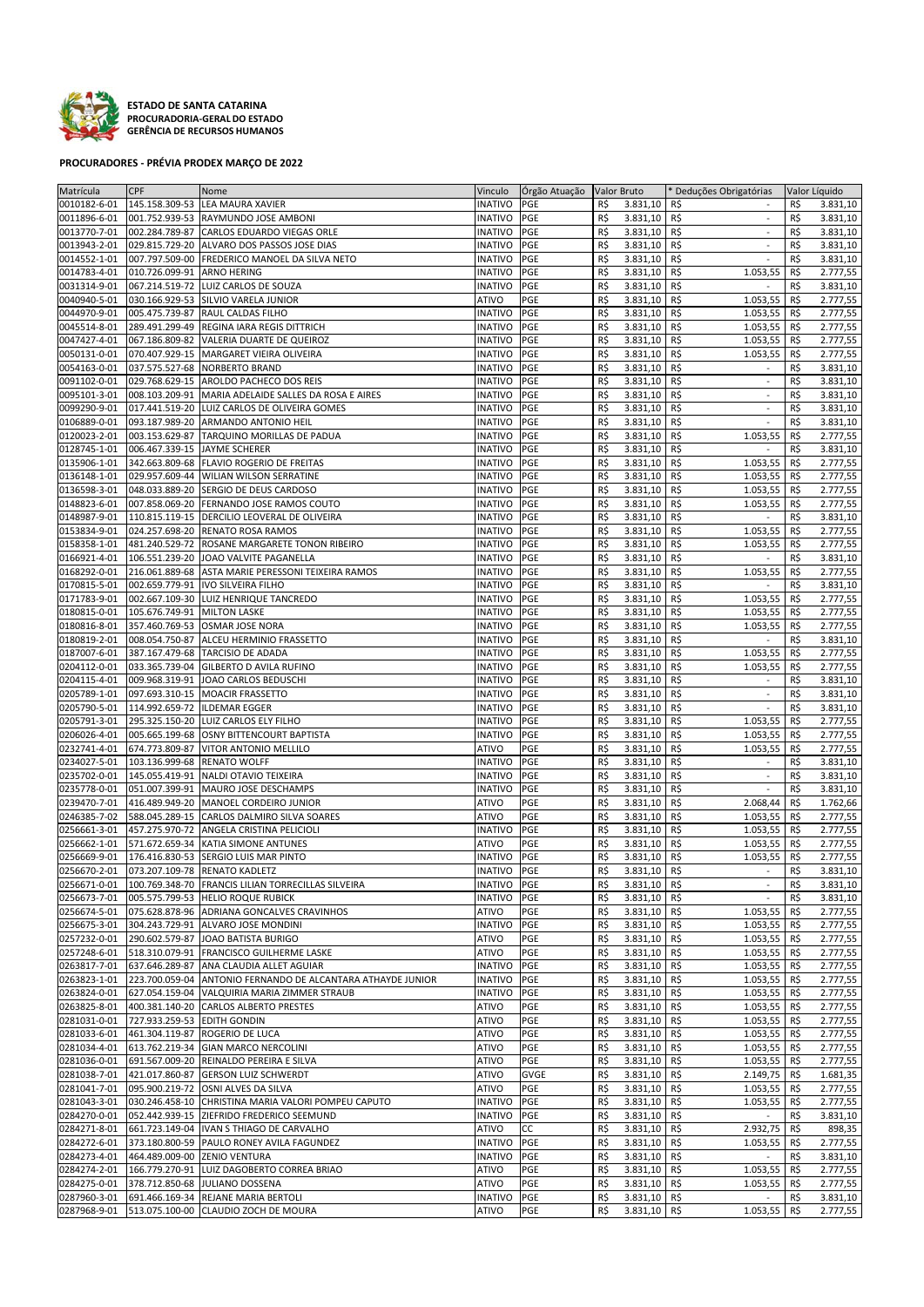| 0287976-0-01 |                               | 641.625.409-34 JOAO DOS PASSOS MARTINS NETO                  | <b>ATIVO</b>   | PGE         | R\$ | 3.831,10 R\$   | 1.053,55        | R\$ | 2.777,55                 |
|--------------|-------------------------------|--------------------------------------------------------------|----------------|-------------|-----|----------------|-----------------|-----|--------------------------|
| 0289330-4-04 |                               | 941.905.509-49 LAISA PAVAN DA COSTA                          | <b>ATIVO</b>   | PGE         | R\$ | 3.831,10       | R\$<br>1.053,55 | R\$ | 2.777,55                 |
|              |                               |                                                              |                |             |     |                |                 |     |                          |
| 0292448-0-01 | 461.009.039-20 EZEQUIEL PIRES |                                                              | <b>ATIVO</b>   | PGE         | R\$ | 3.831,10       | R\$<br>1.053,55 | R\$ | 2.777,55                 |
| 0292449-8-01 |                               | 548.086.500-53 LEANDRO DA SILVA ZANINI                       | <b>ATIVO</b>   | PGE         | R\$ | 3.831,10       | R\$<br>1.053,55 | R\$ | 2.777,55                 |
| 0292464-1-01 |                               | 671.641.109-72 MONICA MATTEDI                                | <b>INATIVO</b> | PGE         | R\$ | 3.831,10       | R\$<br>1.053,55 | R\$ | 2.777,55                 |
| 0292472-2-01 |                               | 335.615.240-87 CELSO ANTONIO DE CARVALHO                     | <b>INATIVO</b> | PGE         | R\$ | 3.831,10       | R\$<br>1.053,55 | R\$ | 2.777,55                 |
| 0292480-3-01 |                               | 265.152.290-20 SIGRID ANJA REICHERT                          | <b>INATIVO</b> | PGE         | R\$ | 3.831,10       | R\$<br>1.053,55 | R\$ | 2.777,55                 |
| 0292488-9-01 |                               | 304.834.259-15 LORENO WEISSHEIMER                            | ATIVO          | PGE         | R\$ | 3.831,10       | R\$<br>3.831,10 | R\$ | $\overline{\phantom{a}}$ |
|              |                               |                                                              |                |             |     |                |                 |     |                          |
| 0292496-0-01 |                               | 460.719.039-04 TAITALO FAORO COELHO DE SOUZA                 | <b>INATIVO</b> | PGE         | R\$ | 3.831,10       | 1.053,55<br>R\$ | R\$ | 2.777,55                 |
| 0292504-4-01 |                               | 631.023.310-68 RICARDO DE ARAUJO GAMA                        | <b>ATIVO</b>   | PGE         | R\$ | 3.831,10       | R\$<br>1.053,55 | R\$ | 2.777,55                 |
| 0319670-4-01 |                               | 912.522.539-15 FLAVIA DREHER DE ARAUJO                       | <b>ATIVO</b>   | PGE         | R\$ | 3.831,10       | R\$<br>1.053,55 | R\$ | 2.777,55                 |
| 0319671-2-01 |                               | 784.993.649-34 QUEILA DE ARAUJO DUARTE VAHL                  | <b>ATIVO</b>   | PGE         | R\$ | 3.831,10       | 1.053,55<br>R\$ | R\$ | 2.777,55                 |
| 0319672-0-01 |                               | 919.969.109-49 EVANDRO REGIS ECKEL                           | <b>ATIVO</b>   | PGE         | R\$ | 3.831,10       | R\$<br>1.053,55 | R\$ | 2.777,55                 |
|              |                               |                                                              |                |             |     |                |                 |     |                          |
| 0319673-9-01 |                               | 912.473.149-87 ELUSA MARA DE MEIRELLES WOLFF                 | <b>ATIVO</b>   | PGE         | R\$ | 3.831,10       | R\$<br>1.053,55 | R\$ | 2.777,55                 |
| 0319674-7-01 |                               | 196.431.019-91 CARLOS ALBERTO CARLESSO                       | <b>INATIVO</b> | PGE         | R\$ | 3.831,10       | R\$<br>1.053,55 | R\$ | 2.777,55                 |
| 0319675-5-01 |                               | 888.336.669-72 BARBARA LEBARBENCHON MOURA THOMASELLI MARTINS | <b>ATIVO</b>   | PGE         | R\$ | 3.831,10       | R\$<br>1.053,55 | R\$ | 2.777,55                 |
| 0319678-0-01 |                               | 563.507.089-20 MARCOS CEZAR AVERBECK                         | <b>ATIVO</b>   | PGE         | R\$ | 3.831,10       | R\$<br>1.053,55 | R\$ | 2.777,55                 |
| 0319679-8-01 |                               | 963.807.057-91 ISABEL PARENTE MENDES GOMES                   | <b>ATIVO</b>   | PGE         | R\$ | 3.831,10       | R\$<br>1.053,55 | R\$ | 2.777,55                 |
| 0319681-0-01 |                               | 653.061.559-87 JOSE HAMILTON RUJANOSKI                       | <b>ATIVO</b>   | PGE         | R\$ | 3.831,10       | R\$<br>1.053,55 | R\$ | 2.777,55                 |
|              |                               |                                                              |                |             |     |                |                 |     |                          |
| 0319682-8-01 | 822.879.299-91                | <b>EDERSON PIRES</b>                                         | <b>ATIVO</b>   | PGE         | R\$ | 3.831,10       | R\$<br>3.831,10 | R\$ | $\sim$                   |
| 0319683-6-01 |                               | 816.959.779-04 CARLA BEATRIZ DEBIASI                         | <b>ATIVO</b>   | PGE         | R\$ | 3.831,10       | R\$<br>1.053,55 | R\$ | 2.777,55                 |
| 0319684-4-01 |                               | 529.533.780-49 ELENISE MAGNUS HENDLER                        | <b>ATIVO</b>   | PGE         | R\$ | 3.831,10       | 2.068,44<br>R\$ | R\$ | 1.762,66                 |
| 0319685-2-01 |                               | 785.671.069-15 ALESSANDRA TONELLI                            | <b>ATIVO</b>   | PGE         | R\$ | 3.831,10       | R\$<br>1.053,55 | R\$ | 2.777,55                 |
| 0319686-0-01 |                               | 018.441.679-50 TATIANA CORAL MENDES DE LIMA                  | <b>ATIVO</b>   | PGE         | R\$ | 3.831,10       | 1.053,55<br>R\$ | R\$ | 2.777,55                 |
| 0319687-9-01 |                               | 943.054.559-00 ELIANE LIMA ARAUJO                            | <b>ATIVO</b>   | PGE         | R\$ | 3.831,10       | 1.053,55<br>R\$ | R\$ | 2.777,55                 |
|              |                               |                                                              |                |             |     |                |                 |     |                          |
| 0322992-0-02 |                               | 003.633.689-06 ALINE CLEUSA DE SOUZA                         | <b>ATIVO</b>   | PGE         | R\$ | 3.831,10       | R\$<br>1.928,87 | R\$ | 1.902,23                 |
| 0324421-0-02 |                               | 028.464.569-92 ZANY ESTAEL LEITE JUNIOR                      | <b>ATIVO</b>   | PGE         | R\$ | 3.831,10       | R\$<br>1.053,55 | R\$ | 2.777,55                 |
| 0329049-2-02 |                               | 005.136.149-31 FERNANDO MANGRICH FERREIRA                    | <b>ATIVO</b>   | PGE         | R\$ | 3.831,10       | R\$<br>1.928,87 | R\$ | 1.902,23                 |
| 0340528-1-01 |                               | 031.208.639-39 EDUARDO ZANATTA BRANDEBURGO                   | <b>ATIVO</b>   | PGE         | R\$ | 3.831,10       | R\$<br>1.053,55 | R\$ | 2.777,55                 |
| 0340550-8-01 |                               | 032.871.289-22 MARCELO MENDES                                | <b>ATIVO</b>   | PGE         | R\$ | 3.831,10       | R\$<br>1.928,87 | R\$ | 1.902,23                 |
|              |                               |                                                              |                | PGE         | R\$ | 3.831,10       | 1.053,55        |     |                          |
| 0357558-6-03 |                               | 044.770.059-62 FRANCISCO JOSE GUARDINI NOGUEIRA              | <b>ATIVO</b>   |             |     |                | R\$             | R\$ | 2.777,55                 |
| 0357639-6-03 |                               | 039.950.669-17 ANDRE EMILIANO UBA                            | <b>ATIVO</b>   | PGE         | R\$ | 3.831,10       | R\$<br>1.053,55 | R\$ | 2.777,55                 |
| 0365914-3-01 |                               | 026.589.439-54 SANDRA CRISTINA MAIA                          | <b>ATIVO</b>   | PGE         | R\$ | 3.831,10       | R\$<br>1.053,55 | R\$ | 2.777,55                 |
| 0365915-1-01 |                               | 637.260.337-34 ROSANGELA CONCEICAO DE OLIVEIRA MELLO         | <b>ATIVO</b>   | PGE         | R\$ | 3.831,10       | R\$<br>1.053,55 | R\$ | 2.777,55                 |
| 0365916-0-01 |                               | 024.858.309-32 RENATO DOMINGUES BRITO                        | <b>ATIVO</b>   | PGE         | R\$ | 3.831,10       | R\$<br>1.053,55 | R\$ | 2.777,55                 |
| 0365917-8-01 |                               | 030.152.129-82 JOAO CARLOS CASTANHEIRA PEDROZA               | <b>ATIVO</b>   | PGE         |     | 3.831,10       | R\$<br>1.053,55 | R\$ |                          |
|              |                               |                                                              |                |             | R\$ |                |                 |     | 2.777,55                 |
| 0365918-6-01 |                               | 017.921.959-66 MARCOS RAFAEL BRISTOT DE FARIA                | <b>ATIVO</b>   | PGE         | R\$ | 3.831,10       | R\$<br>1.053,55 | R\$ | 2.777,55                 |
| 0365919-4-01 |                               | 029.982.319-93 JOAO PAULO DE SOUZA CARNEIRO                  | <b>ATIVO</b>   | PGE         | R\$ | 3.831,10       | R\$<br>1.053,55 | R\$ | 2.777,55                 |
| 0365922-4-01 |                               | 017.989.819-12 DANIEL RODRIGUEZ TEODORO DA SILVA             | <b>ATIVO</b>   | PGE         | R\$ | 3.831,10       | R\$<br>1.053,55 | R\$ | 2.777,55                 |
| 0371811-5-03 |                               | 049.695.749-01 ANELISE DOS SANTOS SOARES                     | <b>ATIVO</b>   | PGE         | R\$ | 3.831,10       | R\$<br>1.053,55 | R\$ | 2.777,55                 |
| 0378608-0-01 |                               | 536.607.739-72 JOCELIA APARECIDA LULEK                       | <b>ATIVO</b>   | PGE         | R\$ | 3.831,10       | R\$<br>1.053,55 | R\$ | 2.777,55                 |
|              |                               |                                                              |                |             |     |                |                 |     |                          |
| 0378609-9-01 |                               | 026.282.299-78 RICARDO DELLA GIUSTINA                        | <b>ATIVO</b>   | PGE         | R\$ | 3.831,10       | R\$<br>1.053,55 | R\$ | 2.777,55                 |
| 0378611-0-01 |                               | 021.113.769-30 FABIANA GUARDINI NOGUEIRA                     | <b>ATIVO</b>   | PGE         | R\$ | 3.831,10       | R\$<br>1.053,55 | R\$ | 2.777,55                 |
| 0378615-3-01 |                               | 651.318.000-72 ANDRE DOUMID BORGES                           | <b>ATIVO</b>   | PGE         | R\$ | 3.831,10       | R\$<br>1.928,87 | R\$ | 1.902,23                 |
| 0378622-6-01 |                               | 035.449.429-50 CELIA IRACI DA CUNHA                          | <b>ATIVO</b>   | PGE         | R\$ | 3.831,10       | R\$<br>1.053,55 | R\$ | 2.777,55                 |
| 0378623-4-01 |                               | 819.620.610-00 GIOVANNI AGUIAR ZASSO                         | <b>ATIVO</b>   | PGE         | R\$ | 3.831,10       | R\$<br>1.053,55 | R\$ | 2.777,55                 |
| 0379619-1-01 |                               | 751.103.770-49 RODRIGO DIEL DE ABREU                         | <b>ATIVO</b>   | PGE         | R\$ | 3.831,10       | 1.053,55<br>R\$ | R\$ | 2.777,55                 |
|              |                               |                                                              |                |             |     |                |                 |     |                          |
| 0384188-0-01 |                               | 002.167.037-43 ANDREIA CRISTINA DA SILVA RAMOS               | <b>ATIVO</b>   | PGE         | R\$ | 3.831,10       | R\$<br>1.053,55 | R\$ | 2.777,55                 |
| 0384189-8-01 |                               | 263.715.518-33 ELIZABETE ANDRADE DOS SANTOS                  | <b>ATIVO</b>   | PGE         | R\$ | 3.831,10       | R\$<br>1.053,55 | R\$ | 2.777,55                 |
| 0384190-1-01 |                               | 267.921.578-80 WEBER LUIZ DE OLIVEIRA                        | <b>ATIVO</b>   | PGE         | R\$ | 3.831,10       | R\$<br>1.053,55 | R\$ | 2.777,55                 |
| 0384599-0-02 |                               | 037.721.719-07 NATANIEL MARTINS MANICA                       | <b>ATIVO</b>   | PGE         | R\$ | 3.831,10       | R\$<br>1.053,55 | R\$ | 2.777,55                 |
|              |                               | 0385832-4-01 028.893.729-52 FELIPE WILDI VARELA              | <b>ATIVO</b>   | PGE         | R\$ | 3.831,10 R\$   | $1.053,55$ R\$  |     | 2.777,55                 |
|              |                               |                                                              | <b>ATIVO</b>   | PGE         | R\$ | 3.831,10 R\$   | 1.053,55        |     |                          |
| 0387222-0-01 |                               | 665.853.501-97 FERNANDO ALVES FILGUEIRAS DA SILVA            |                |             |     |                |                 | R\$ | 2.777,55                 |
| 0387223-8-01 |                               | 029.185.039-16 JAIR AUGUSTO SCROCARO                         | <b>ATIVO</b>   | PGE         | R\$ | 3.831,10 R\$   | 1.053,55        | R\$ | 2.777,55                 |
| 0387224-6-01 |                               | 022.269.949-39 FERNANDA SEILER                               | <b>ATIVO</b>   | PGE         | R\$ | 3.831,10 R\$   | 1.053,55        | R\$ | 2.777,55                 |
| 0950301-3-01 |                               | 843.615.903-97 THIAGO AGUIAR DE CARVALHO                     | <b>ATIVO</b>   | SES         | R\$ | 3.831,10       | R\$<br>3.831,10 | R\$ |                          |
| 0950302-1-01 |                               | 009.055.459-07 BRUNO DE MACEDO DIAS                          | <b>ATIVO</b>   | PGE         | R\$ | 3.831,10 R\$   | 1.053,55        | R\$ | 2.777,55                 |
| 0950303-0-01 |                               | 027.381.079-07 CAMILA MARIA DUARTE                           | ATIVO          | PGE         | R\$ | 3.831,10       | R\$<br>1.053,55 | R\$ | 2.777,55                 |
| 0950304-8-01 |                               | 040.906.369-06 ALISSON DE BOM DE SOUZA                       | <b>ATIVO</b>   | PGE         | R\$ | 3.831,10       | R\$<br>3.831,10 | R\$ | $\sim$                   |
|              |                               |                                                              |                |             |     |                |                 |     |                          |
| 0950307-2-01 |                               | 030.902.859-08 DANIELA SIEBERICHS LEAL                       | <b>ATIVO</b>   | PGE         | R\$ | 3.831,10 R\$   | 1.053,55        | R\$ | 2.777,55                 |
| 0950308-0-01 |                               | 030.090.019-83 CARLA SCHMITZ DE SCHMITZ                      | <b>ATIVO</b>   | PGE         | R\$ | 3.831,10 R\$   | 1.053,55        | R\$ | 2.777,55                 |
| 0950309-9-01 |                               | 036.325.439-09 DIOGO MARCEL REUTER BRAUN                     | <b>ATIVO</b>   | PGE         | R\$ | 3.831,10       | R\$<br>1.928,87 | R\$ | 1.902,23                 |
| 0950310-2-01 |                               | 029.405.369-70 ELIZABETH HINNIG LECEY                        | <b>ATIVO</b>   | PGE         | R\$ | 3.831,10       | 1.053,55<br>R\$ | R\$ | 2.777,55                 |
| 0950311-0-01 |                               | 004.155.480-98 SERGIO LAGUNA PEREIRA                         | <b>ATIVO</b>   | PGE         | R\$ | 3.831,10       | R\$<br>3.697,21 | R\$ | 133,89                   |
| 0950312-9-01 |                               |                                                              | <b>ATIVO</b>   | PGE         | R\$ | 3.831.10       |                 |     | 2.777,55                 |
|              |                               | 026.283.859-10 RONAN SAULO ROBL                              |                |             |     |                | R\$<br>1.053,55 | R\$ |                          |
| 0950313-7-02 |                               | 006.278.709-88 RODRIGO ROTH CASTELLANO                       | <b>ATIVO</b>   | <b>TJSC</b> | R\$ | 3.831,10       | R\$<br>1.585,58 | R\$ | 2.245,52                 |
| 0950850-3-02 |                               | 006.118.179-00 ELISANGELA STRADA                             | <b>ATIVO</b>   | <b>SEA</b>  | R\$ | 3.831,10       | R\$<br>1.647,24 | R\$ | 2.183,86                 |
| 0953071-1-01 |                               | 047.641.399-01 AUGUSTO BARBOSA HACKBARTH                     | <b>ATIVO</b>   | PGE         | R\$ | 3.831,10       | R\$<br>1.053,55 | R\$ | 2.777,55                 |
| 0953072-0-01 |                               | 823.317.900-00 VANESSA WEIRICH                               | <b>ATIVO</b>   | PGE         | R\$ | 3.831,10       | R\$<br>1.053,55 | R\$ | 2.777,55                 |
| 0953074-6-01 |                               | 711.931.201-44 THIAGO MUNDIM BRITO                           | <b>ATIVO</b>   | PGE         | R\$ | 3.831,10       | R\$<br>1.053,55 | R\$ | 2.777,55                 |
|              |                               |                                                              |                |             |     |                |                 |     |                          |
| 0953075-4-01 |                               | 000.748.275-29 FELIPE BARRETO DE MELO                        | <b>ATIVO</b>   | PGE         | R\$ | 3.831,10       | R\$<br>1.053,55 | R\$ | 2.777,55                 |
| 0953076-2-01 |                               | 005.169.599-56 VANESSA VALENTINI                             | <b>ATIVO</b>   | PGE         | R\$ | 3.831,10 R\$   | 1.053,55        | R\$ | 2.777,55                 |
| 0953078-9-01 |                               | 033.184.069-37 FILLIPI SPECIALSKI GUERRA                     | <b>ATIVO</b>   | PGE         | R\$ | 3.831,10 R\$   | 1.053,55        | R\$ | 2.777,55                 |
| 0953086-0-01 |                               | 039.539.739-16 RAFAEL DO NASCIMENTO                          | <b>ATIVO</b>   | PGE         | R\$ | 3.831,10       | R\$<br>1.053,55 | R\$ | 2.777,55                 |
| 0953300-1-01 |                               | 028.827.859-33 MARCELO ADRIAM DE SOUZA                       | <b>ATIVO</b>   | PGE         | R\$ | 3.831,10       | R\$<br>1.053,55 | R\$ | 2.777,55                 |
| 0953301-0-01 |                               | 036.529.859-07 DANIEL CARDOSO                                | <b>ATIVO</b>   | PGE         | R\$ | 3.831,10       | R\$<br>1.053,55 | R\$ | 2.777,55                 |
|              |                               |                                                              | <b>ATIVO</b>   | PGE         |     |                |                 |     |                          |
| 0953306-0-01 |                               | 278.321.078-98 ANDRE MARTINEZ ROSSI                          |                |             | R\$ | 3.831,10       | R\$<br>1.053,55 | R\$ | 2.777,55                 |
| 0955150-6-01 |                               | 034.631.729-09 LEONARDO NAVARRO THOMAZ DE AQUINO             | <b>ATIVO</b>   | PGE         | R\$ | 3.831,10       | R\$<br>1.053,55 | R\$ | 2.777,55                 |
| 0957918-4-01 |                               | 042.094.909-70 ANDRE DOS SANTOS CARVALHAL                    | <b>ATIVO</b>   | PGE         | R\$ | 3.831,10       | R\$<br>1.053,55 | R\$ | 2.777,55                 |
| 0961856-2-01 |                               | 053.558.079-76 MARIO SERGIO SIMAS                            | <b>ATIVO</b>   | PGE         | R\$ | 3.831,10       | R\$<br>1.053,55 | R\$ | 2.777,55                 |
| 0962860-6-01 |                               | 021.049.539-10 GUSTAVO SCHMITZ CANTO                         | <b>ATIVO</b>   | PGE         | R\$ | 3.831,10       | R\$<br>1.053,55 | R\$ | 2.777,55                 |
| 0616825-6-01 |                               | 088.984.884-08 GABRIEL PEDROZA BEZERRA RIBEIRO               | <b>ATIVO</b>   | PGE         | R\$ | $3.831,10$ R\$ | 1.053,55        | R\$ | 2.777,55                 |
|              |                               | 079.049.609-74 FERNANDA DONADEL DA SILVA                     | <b>ATIVO</b>   | PGE         | R\$ | 3.831,10       | R\$<br>1.053,55 | R\$ | 2.777,55                 |
| 0616826-4-01 |                               |                                                              |                |             |     |                |                 |     |                          |